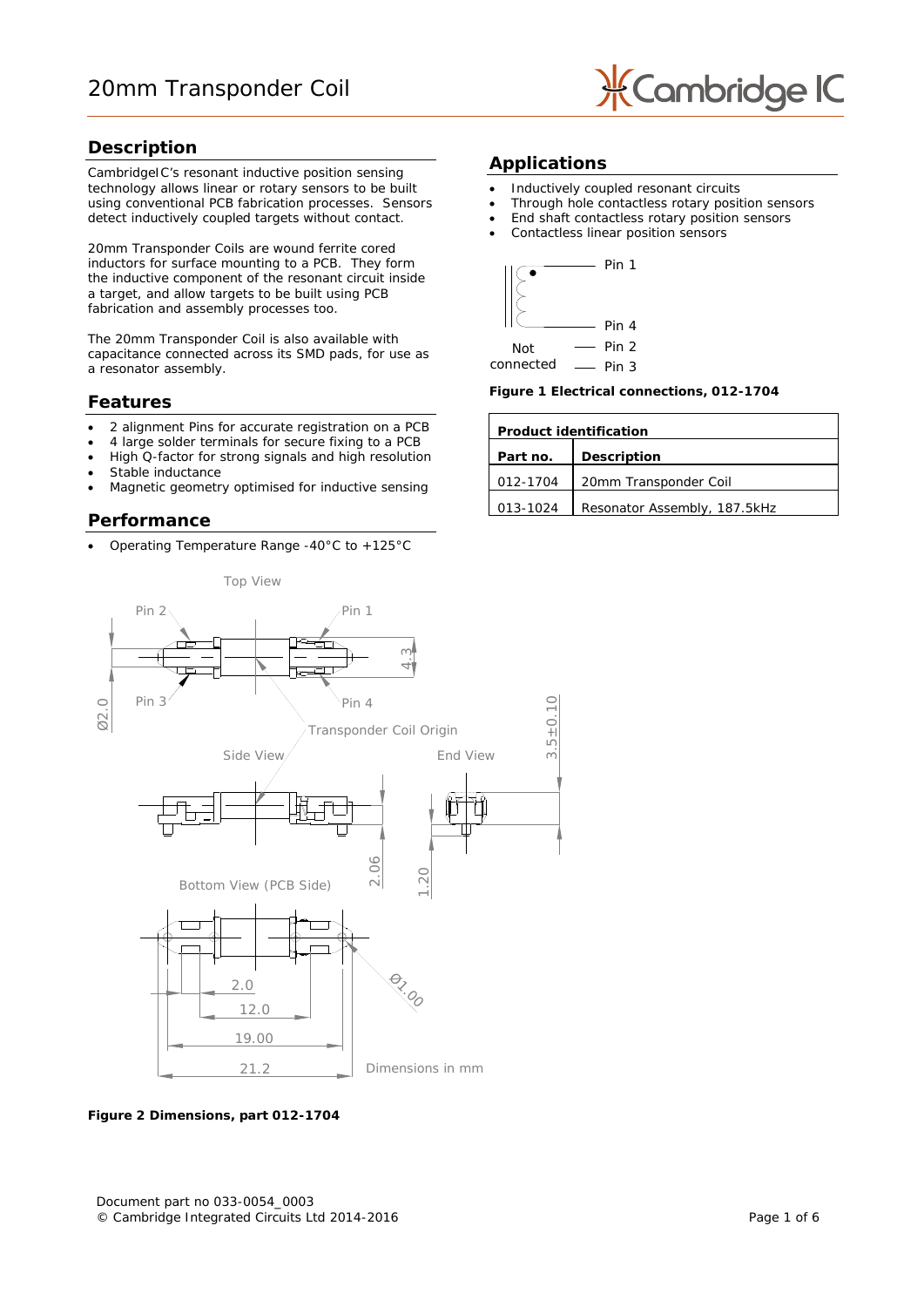

# **1 Specifications, Transponder Coil**

## **1.1 Electrical**

#### **Table 1 Electrical specifications, transponder coil**

| Item                                                                                     | Value        |
|------------------------------------------------------------------------------------------|--------------|
| Nominal Inductance, free space                                                           | $935\mu$ H   |
| Inductance tolerance at 20°C                                                             | $+2\%$       |
| Max Change in inductance across Operating Temperature<br>Range relative to value at 20°C | $+2%$        |
| Minimum self resonant frequency                                                          | 1MHz         |
| Typical DC series resistance, 20°C                                                       | 5.3 $\Omega$ |

## **1.2 Environmental**

#### **Table 2 Environmental specifications, transponder coil**

| ltem                          | Value            |
|-------------------------------|------------------|
| Maximum Operating Temperature | $+125^{\circ}$ C |
| Minimum Operating Temperature | $-40^{\circ}$ C  |
| Maximum Storage Temperature   | $+125\degree C$  |

# **1.3 Physical**

| Table 3 Physical specifications, transponder coil |       |
|---------------------------------------------------|-------|
| Item                                              | Value |
| Mass                                              |       |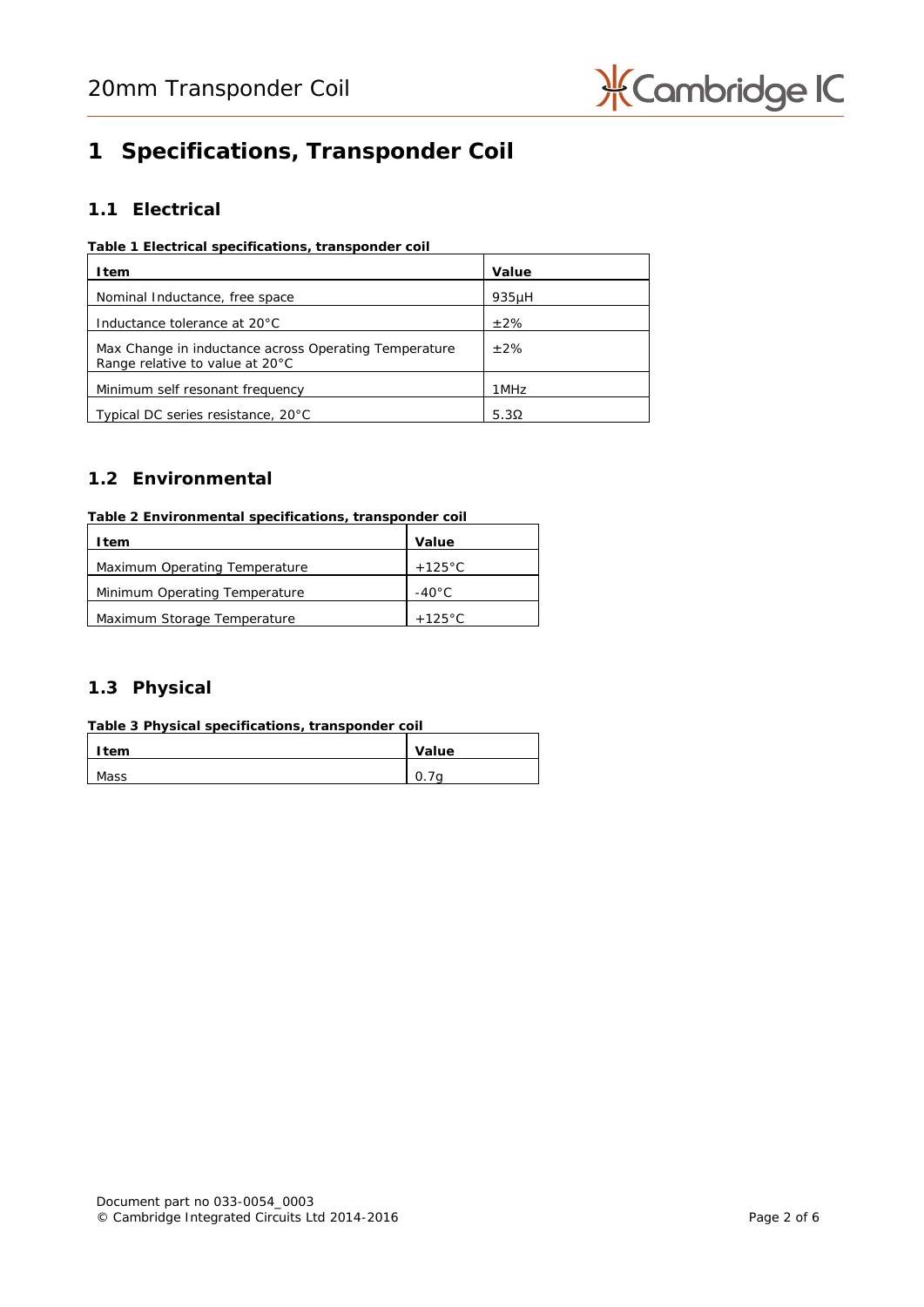

# **2 PCB Footprint, Transponder Coil**



**Figure 3 Recommended PCB footprint, top view**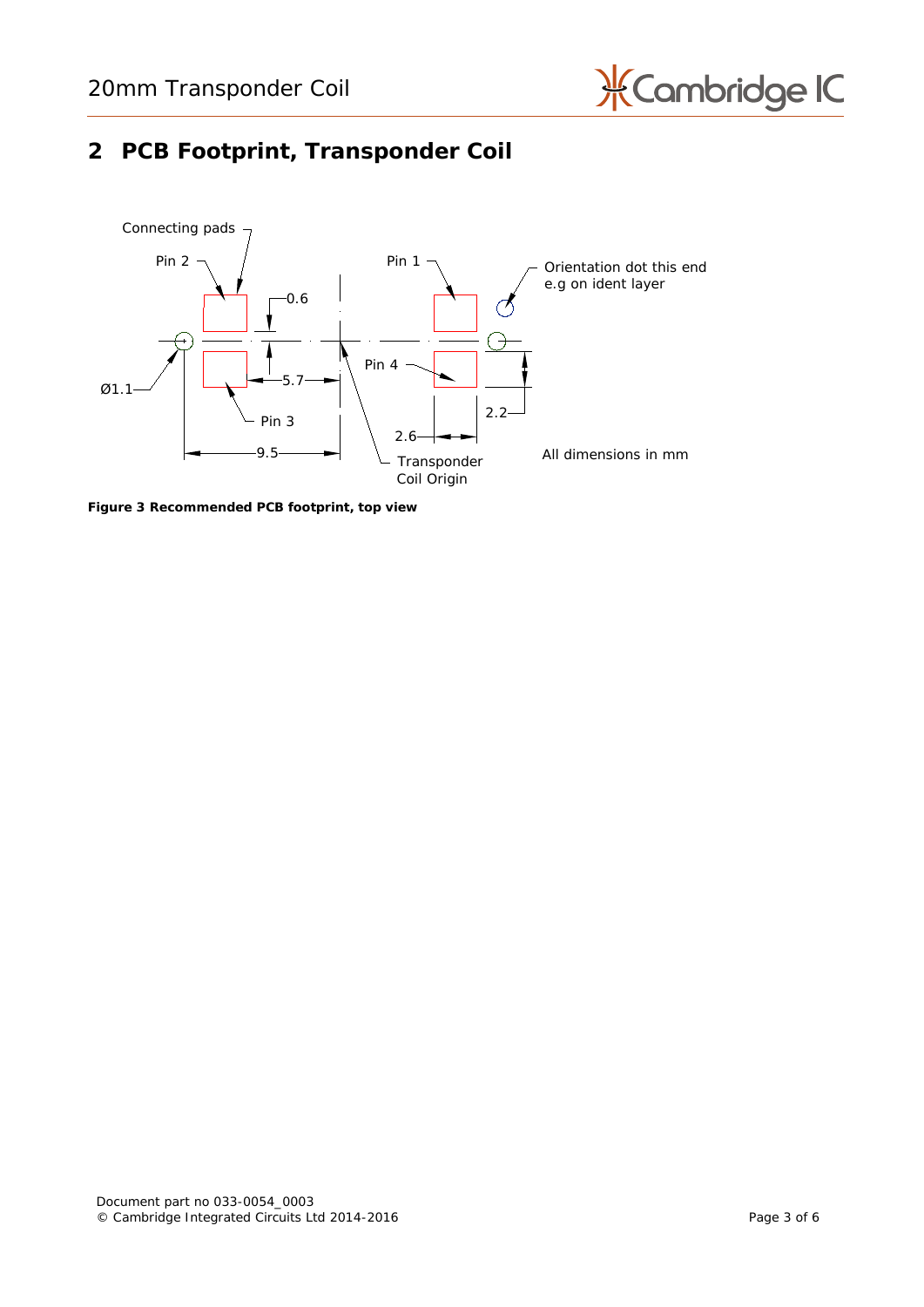

# **3 Resonator Assemblies**

The 20mm Transponder coil is available with SMD capacitor(s) soldered across pins 1 and 4 to form a resonator assembly. The part is available with different nominal resonant frequencies to suit different metal environments.

### **3.1 Mechanical**

One or more capacitors are soldered across pins 1 and 4 as illustrated in [Figure 4.](#page-3-0)



**Figure 4 Location of added capacitance**

<span id="page-3-0"></span>[Figure 5](#page-3-1) illustrates the increase in physical envelope of the part in the area of the added capacitors, to allow for the capacitors and their soldering.



<span id="page-3-1"></span>**Figure 5 Dimensions, part 013-1024**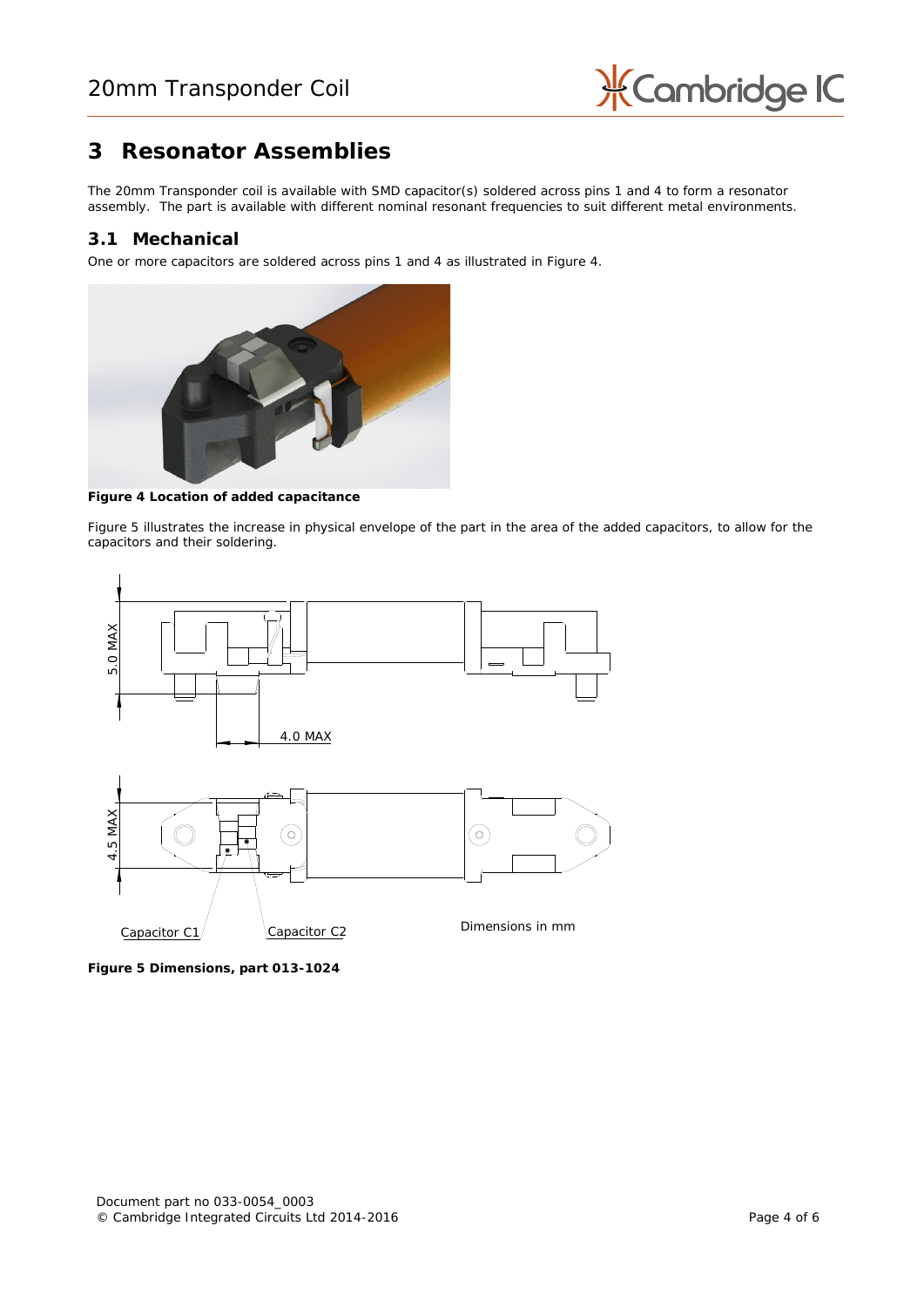

# **3.2 Electrical**

**Table 4 Electrical specifications, resonator assemblies**

| Part No                                                                                   | 013-1024 |
|-------------------------------------------------------------------------------------------|----------|
| ltem                                                                                      |          |
| Resonator nominal frequency, free space, 20°C                                             | 187.5kHz |
| Tolerance at 20°C                                                                         | ±3.5%    |
| Max change in resonant frequency across Resonator<br>Assembly Operating Temperature Range | $+2%$    |
| Min Resonator Q-factor, free space, 20°C                                                  | 100      |

## **3.3 Environmental**

## **Table 5 Environmental specifications, resonator assemblies**

| l tem                                            | Value            |
|--------------------------------------------------|------------------|
| Minimum Resonator Assembly Operating Temperature | $-40^{\circ}$ C  |
| Maximum Resonator Assembly Operating Temperature | $+85^{\circ}$ C  |
| Maximum Resonator Assembly Storage Temperature   | $+125^{\circ}$ C |